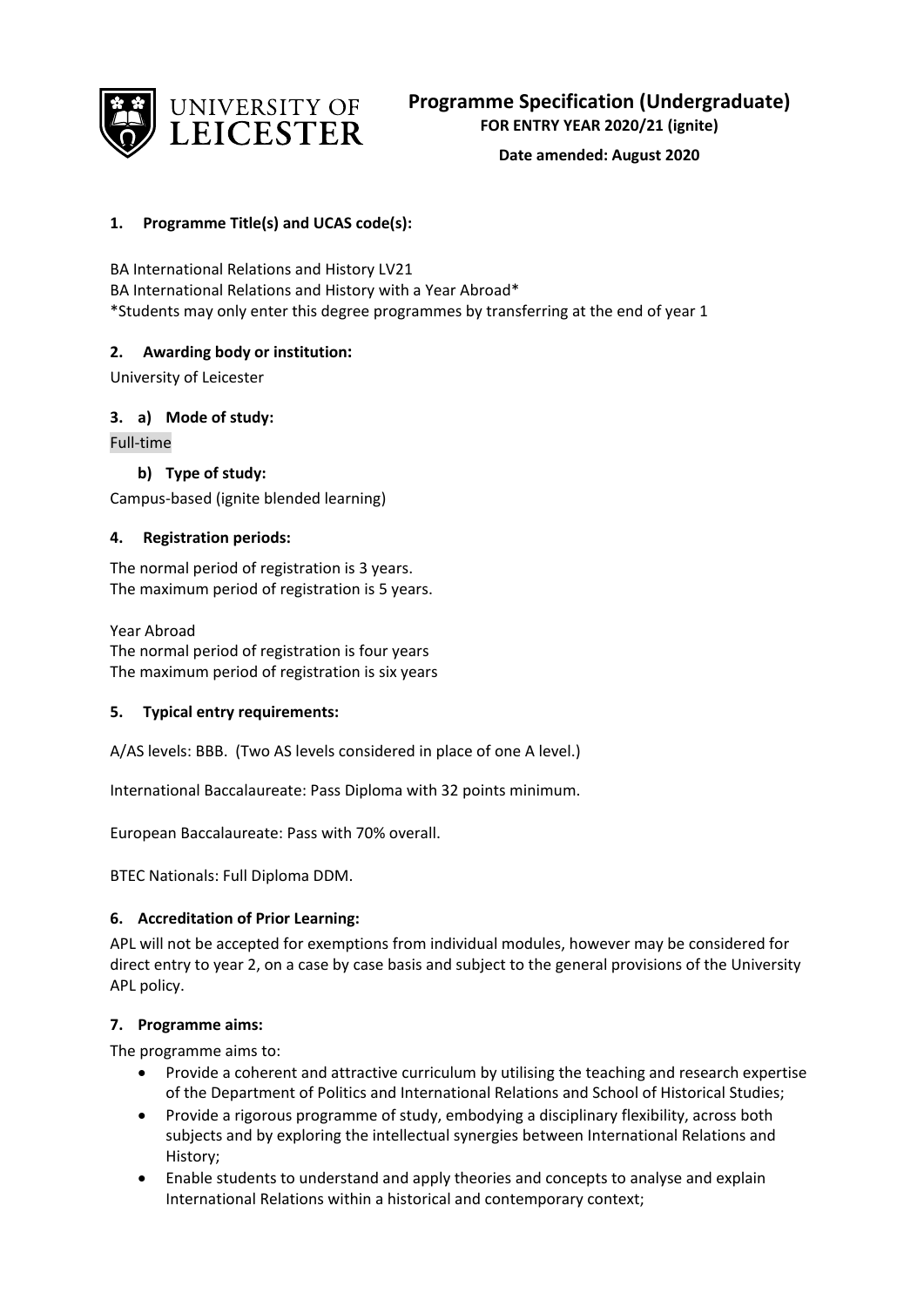- Develop student expertise in the key areas of both disciplines allowing for dissertation specialisation in the final year;
- Provide a supportive, stimulating and challenging learning experience for students;
- Assist students to develop a range of cognitive and social skills relevant to their intellectual, vocational and personal development;
- Equip graduates with skills of research and analysis as a foundation for further study at postgraduate level in International Relations, History and cognate disciplines.

### **8. Reference points used to inform the programme specification:**

- QAA Framework for Higher Education Qualifications
- QAA Benchmarking statement for Politics and International Relations **<http://www.qaa.ac.uk/en/Publications/Documents/SBS-politics-15.pdf>**
- QAA Benchmarking statement for History **<http://www.qaa.ac.uk/en/Publications/Documents/SBS-history-14.pdf>**
- UK Quality Code for Higher Education
- University Learning [Strategy](https://www2.le.ac.uk/offices/sas2/quality/learnteach)
- [University Assessment Strategy](https://www2.le.ac.uk/offices/sas2/quality/learnteach)
- University of Leicester Periodic Developmental Review Report
- External Examiners' reports (annual)
- United Nations Education for Sustainable Development Goals
- Student Destinations Data

#### **9. Programme Outcomes:**

| <b>Intended Learning</b>                                                                                                                             | <b>Teaching and Learning</b>                                                                                                            | <b>How Demonstrated?</b>                                                                                                                                                                                         |
|------------------------------------------------------------------------------------------------------------------------------------------------------|-----------------------------------------------------------------------------------------------------------------------------------------|------------------------------------------------------------------------------------------------------------------------------------------------------------------------------------------------------------------|
| <b>Outcomes</b>                                                                                                                                      | <b>Methods</b>                                                                                                                          |                                                                                                                                                                                                                  |
|                                                                                                                                                      | (a) Discipline specific knowledge and competencies                                                                                      |                                                                                                                                                                                                                  |
|                                                                                                                                                      | (i) Mastery of an appropriate body of knowledge                                                                                         |                                                                                                                                                                                                                  |
| Demonstrate mastery of an<br>appropriate body of<br>knowledge in International<br>Relations and History.<br>[Year Abroad]                            | Lectures, seminars, tutorials,<br>directed reading, individual<br>consultations with staff and<br>independent research.                 | Essays, essay-based<br>examinations, short answer<br>examinations, dissertations,<br>reviews, written reports,<br>seminar presentations,<br>contributions to class<br>discussions, problem-solving<br>exercises. |
| Acquire knowledge of<br>another European language<br>if the student goes to a<br>partner university where the<br>teaching language is not<br>English | Language classes provided during<br>2 <sup>nd</sup> year; 3 <sup>rd</sup> year abroad taught<br>in some cases in a foreign<br>language. |                                                                                                                                                                                                                  |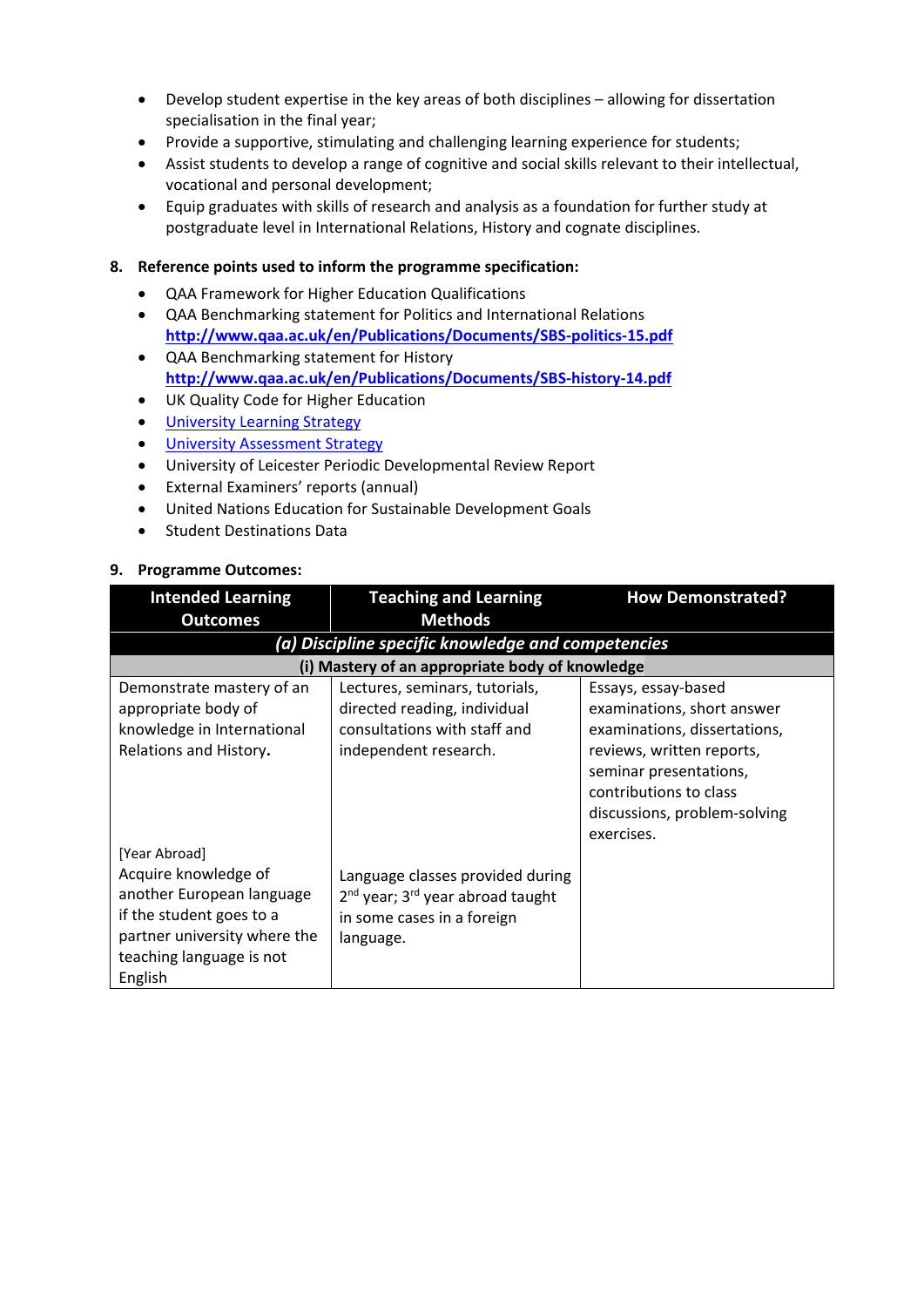| <b>Intended Learning</b><br><b>Outcomes</b>                                                                                                                                                                                                                                                                                                                                                                                                                                                  | <b>Teaching and Learning</b><br><b>Methods</b>                                                                                      | <b>How Demonstrated?</b>                                                                                                                                                         |  |
|----------------------------------------------------------------------------------------------------------------------------------------------------------------------------------------------------------------------------------------------------------------------------------------------------------------------------------------------------------------------------------------------------------------------------------------------------------------------------------------------|-------------------------------------------------------------------------------------------------------------------------------------|----------------------------------------------------------------------------------------------------------------------------------------------------------------------------------|--|
| (ii) Understanding and application of key concepts and techniques                                                                                                                                                                                                                                                                                                                                                                                                                            |                                                                                                                                     |                                                                                                                                                                                  |  |
| Demonstrate a familiarity<br>and engage critically with the<br>major theoretical and<br>analytical issues in the<br>discipline of International<br>Relations.                                                                                                                                                                                                                                                                                                                                | Lectures, seminars, tutorials,<br>directed reading, individual<br>consultations with staff and<br>independent research.             | Essays, essay-based<br>examinations, short answer<br>examinations, dissertations,<br>seminar presentations,<br>contributions to class discussions,<br>problem-solving exercises. |  |
| Demonstrate understanding<br>of a range of approaches,<br>issues and concepts in<br>History.                                                                                                                                                                                                                                                                                                                                                                                                 |                                                                                                                                     | As above.                                                                                                                                                                        |  |
| [Year Abroad]<br>As above.                                                                                                                                                                                                                                                                                                                                                                                                                                                                   | As above.                                                                                                                           |                                                                                                                                                                                  |  |
|                                                                                                                                                                                                                                                                                                                                                                                                                                                                                              | (iii) Critical analysis of key issues                                                                                               |                                                                                                                                                                                  |  |
| Develop and sustain<br>arguments addressing<br>questions and issues in<br><b>International Relations and</b><br>History, formulating<br>appropriate questions and<br>drawing on evidence.<br>Analyse the history of<br>different states, societies or<br>cultures, and reflect critically<br>on a range of historical and<br>contemporary developments<br>in International Relations.<br>Reflect critically on the<br>(contested) nature of the<br>discipline of International<br>Relations. | Lectures, seminars, tutorials,<br>directed reading, group work,<br>individual consultations with<br>staff and independent research. | Essays, essay-based<br>examinations, dissertations,<br>seminar presentations,<br>contributions to class<br>discussions, problem-solving<br>exercises.                            |  |
| [Year Abroad]<br>Demonstrate the ability to<br>analyse through appropriate<br>methodologies aspects of<br>European international<br>relations and foreign political<br>and social structures.                                                                                                                                                                                                                                                                                                | As above.                                                                                                                           | As above.                                                                                                                                                                        |  |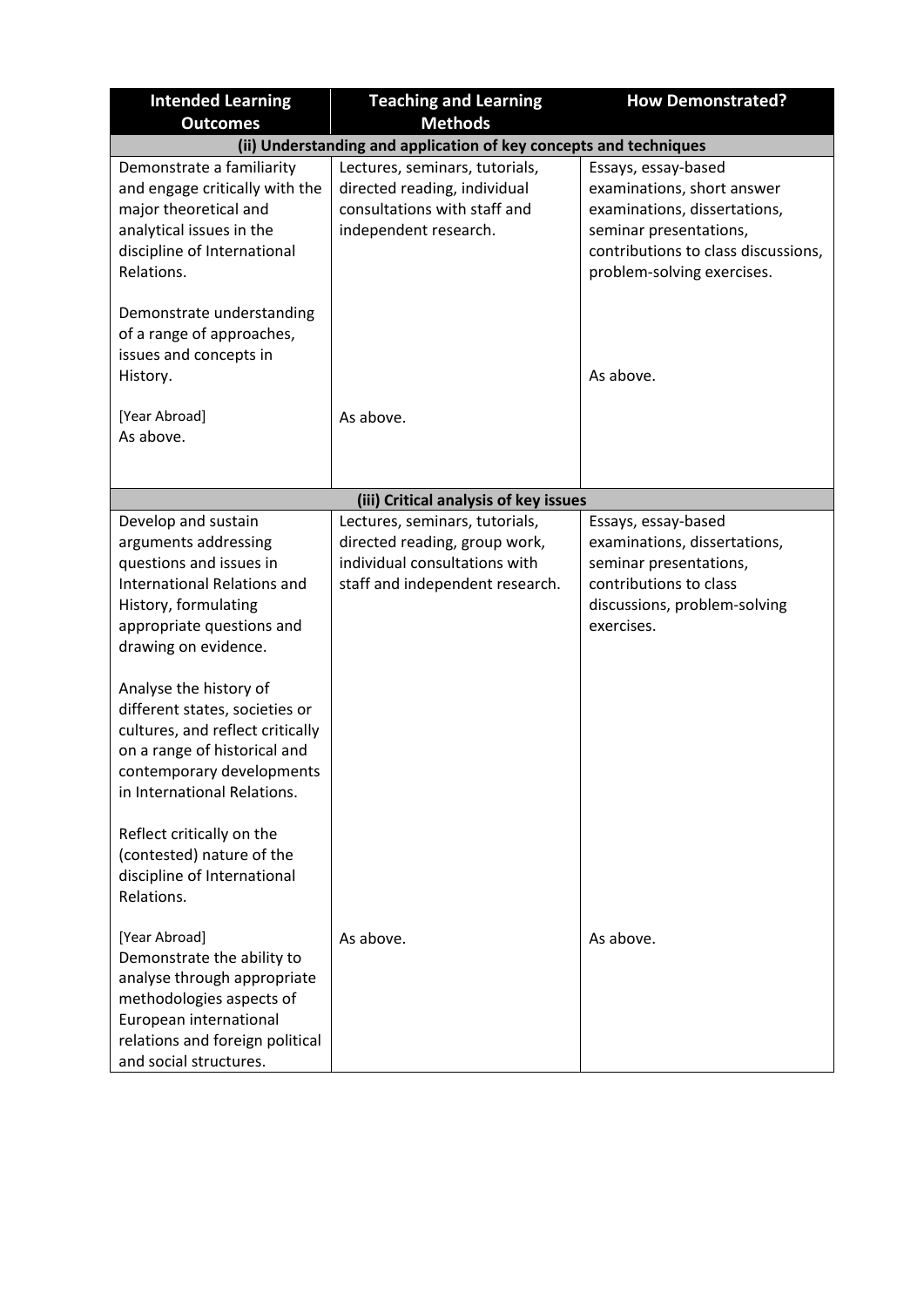| <b>Intended Learning</b><br><b>Outcomes</b>                                                                                                                                                                                                                          | <b>Teaching and Learning</b><br><b>Methods</b>                                                                                      | <b>How Demonstrated?</b>                                                                                                                                                 |  |
|----------------------------------------------------------------------------------------------------------------------------------------------------------------------------------------------------------------------------------------------------------------------|-------------------------------------------------------------------------------------------------------------------------------------|--------------------------------------------------------------------------------------------------------------------------------------------------------------------------|--|
| (iv) Clear and concise presentation of material                                                                                                                                                                                                                      |                                                                                                                                     |                                                                                                                                                                          |  |
| Present issues and problems<br>in International Relations<br>and History in a variety of<br>written and oral forms.                                                                                                                                                  | Lectures, seminars, tutorials,<br>directed reading, group work,<br>individual consultations with<br>staff and independent research. | Essays, essay-based<br>examinations, short answer<br>examinations, dissertations,<br>writing tasks, seminar<br>presentations and contributions<br>to class discussions.  |  |
|                                                                                                                                                                                                                                                                      | (v) Critical appraisal of evidence with appropriate insight                                                                         |                                                                                                                                                                          |  |
| Develop and sustain<br>arguments, formulating<br>appropriate questions and<br>utilizing evidence.<br>Read, analyse and reflect<br>critically and contextually<br>upon major texts and other<br>source materials in<br><b>International Relations and</b><br>History. | Lectures, seminars, tutorials,<br>group work, individual<br>consultations with staff and<br>independent research.                   | Essays, essay-based<br>examinations, dissertations,<br>written reports<br>seminar presentations,<br>contributions to class<br>discussions, problem-solving<br>exercises. |  |
|                                                                                                                                                                                                                                                                      | (vi) Other discipline specific competencies                                                                                         |                                                                                                                                                                          |  |
| Plan, design, research and<br>present a sustained and<br>independently conceived<br>piece of writing in<br><b>International Relations</b><br>and/or History.                                                                                                         | Dissertation supervisions,<br>research methods classes,<br>individual consultations with<br>staff and independent research.         | Independent research projects,<br>dissertations, research proposal<br>and research presentations.                                                                        |  |
| Present referencing and<br>bibliographic material to<br>appropriate subject-specific<br>standards.                                                                                                                                                                   |                                                                                                                                     |                                                                                                                                                                          |  |
| [Year Abroad]<br>Demonstrate inter-cultural<br>awareness and<br>understanding.                                                                                                                                                                                       | As above.                                                                                                                           | As above.                                                                                                                                                                |  |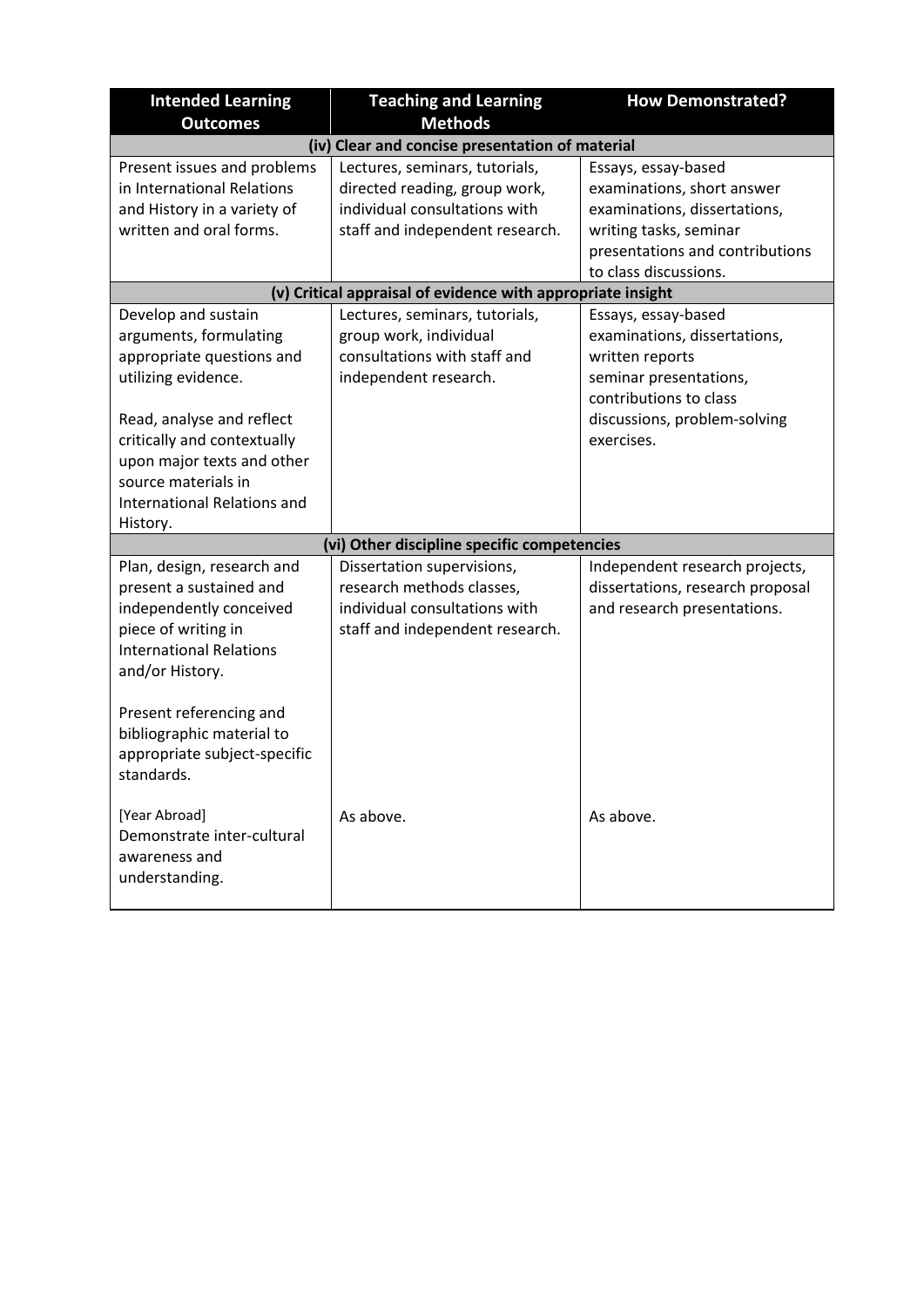| <b>Intended Learning</b><br><b>Outcomes</b>                                                                                                                                                                                                          | <b>Teaching and Learning</b><br><b>Methods</b>                                                                                                                       | <b>How Demonstrated?</b>                                                                                                                                               |
|------------------------------------------------------------------------------------------------------------------------------------------------------------------------------------------------------------------------------------------------------|----------------------------------------------------------------------------------------------------------------------------------------------------------------------|------------------------------------------------------------------------------------------------------------------------------------------------------------------------|
|                                                                                                                                                                                                                                                      | (b) Transferable skills                                                                                                                                              |                                                                                                                                                                        |
|                                                                                                                                                                                                                                                      | (i) Oral communication                                                                                                                                               |                                                                                                                                                                        |
| Develop clarity, fluency and<br>coherence in oral<br>expression of issues in<br><b>International Relations and</b><br>History.                                                                                                                       | Seminars, tutorials, group work,<br>individual consultations with<br>staff and feedback on<br>presentations.                                                         | Seminar presentations,<br>contributions to class discussions,<br>individual dissertation<br>presentation.                                                              |
| Participate effectively as a<br>student in group<br>discussions.                                                                                                                                                                                     |                                                                                                                                                                      |                                                                                                                                                                        |
| [Year Abroad]<br>To display the ability to<br>communicate in a European<br>language in a fluent,<br>accurate and appropriate<br>manner if the student goes<br>to a partner university where<br>the teaching language is not<br>English.              | Language classes.                                                                                                                                                    | Exercises, oral presentations.                                                                                                                                         |
|                                                                                                                                                                                                                                                      | (ii) Written communication                                                                                                                                           |                                                                                                                                                                        |
| Develop and sustain<br>arguments in International<br>Relations and History in a<br>variety of written forms.<br>Demonstrate clarity, fluency<br>and coherence in written<br>expression of issues in<br>International Relations and<br>History.       | Seminars, tutorials, problem-<br>solving exercises, independent<br>research, individual consultations<br>with staff and feedback on<br>coursework and assessed work. | Essays, essay-based<br>examinations, short answer<br>examinations, dissertations,<br>written reports, reviews, seminar<br>presentations, problem-solving<br>exercises. |
| [Year Abroad]<br>To produce texts of various<br>types in a European language<br>demonstrating accuracy and<br>appropriate discourse<br>conventions, if the student<br>goes to a partner university<br>where the teaching language<br>is not English. | Language classes, formative<br>coursework in partner<br>institutions.                                                                                                | As above.                                                                                                                                                              |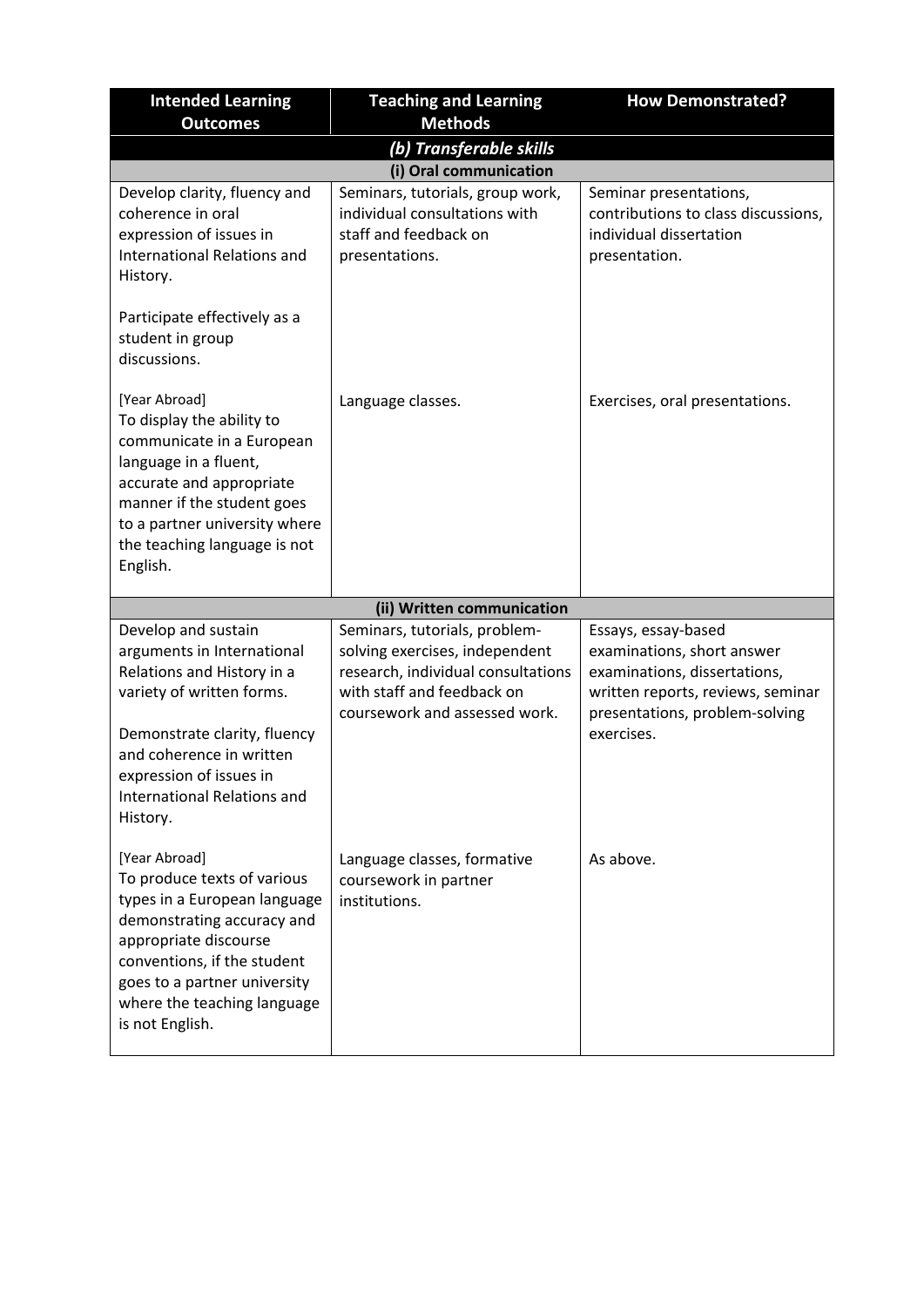| <b>Intended Learning</b>                                                                                                                                                                                        | <b>Teaching and Learning</b>                                                                                                                                                | <b>How Demonstrated?</b>                                                                                                                                                  |
|-----------------------------------------------------------------------------------------------------------------------------------------------------------------------------------------------------------------|-----------------------------------------------------------------------------------------------------------------------------------------------------------------------------|---------------------------------------------------------------------------------------------------------------------------------------------------------------------------|
| <b>Outcomes</b>                                                                                                                                                                                                 | <b>Methods</b>                                                                                                                                                              |                                                                                                                                                                           |
|                                                                                                                                                                                                                 | (iii) Information technology                                                                                                                                                |                                                                                                                                                                           |
| Use IT to effectively<br>support their studies in<br>International Relations,<br>including use of IT<br>for bibliographic and<br>archive searches, data<br>analysis and written/visual<br>presentation of work. | Induction programme,<br>computer practical classes,<br>online learning resources,<br>independent research,<br>interaction with staff and peers<br>via Blackboard and email. | Essays, independent research<br>projects, computer-based<br>exercises, problem-based<br>exercises.                                                                        |
| Integration of IT into<br>presentations (e.g.<br>PowerPoint ) and research<br>(e.g. Blackboard, online<br>archives/sources).                                                                                    |                                                                                                                                                                             | [Year Abroad]<br>With regard to the 3rd year of the<br>programme, communication with<br>students abroad is conducted via<br>the internet.                                 |
|                                                                                                                                                                                                                 | (iv) Numeracy                                                                                                                                                               |                                                                                                                                                                           |
| Analyse data associated<br>with International Relations<br>and History using statistical<br>and graphical techniques.                                                                                           | Lectures, computer practical<br>classes.                                                                                                                                    | Independent research<br>projects, computer-based<br>exercises, problem-based<br>exercises.<br>[Year Abroad]<br>Equivalent forms of assessment                             |
|                                                                                                                                                                                                                 |                                                                                                                                                                             | in partner institutions.                                                                                                                                                  |
|                                                                                                                                                                                                                 | (v) Team working                                                                                                                                                            |                                                                                                                                                                           |
| Be able to work<br>collaboratively to jointly<br>explore issues and<br>arguments in International<br>Relations and History, and to<br>recognise the value of<br>working closely with others.                    | Interactive seminars, tutorials<br>and group-work exercises.                                                                                                                | Participation in group work, role<br>plays and simulations, seminar<br>presentations, contributions to<br>class discussions.<br>[Year Abroad]<br>Plus equivalent forms of |
|                                                                                                                                                                                                                 |                                                                                                                                                                             | assessment in partner                                                                                                                                                     |
|                                                                                                                                                                                                                 |                                                                                                                                                                             | institutions.                                                                                                                                                             |
|                                                                                                                                                                                                                 | (vi) Problem solving                                                                                                                                                        |                                                                                                                                                                           |
| Address problems in<br>International Relations and<br>History in depth using a<br>range of primary and<br>secondary sources.                                                                                    | Seminars, tutorials and<br>problem-solving exercises.                                                                                                                       | Essays, independent research<br>projects, written reports,<br>problem-solving<br>exercises.                                                                               |
| Synthesise different<br>approaches to both<br>disciplines.                                                                                                                                                      |                                                                                                                                                                             |                                                                                                                                                                           |
|                                                                                                                                                                                                                 | (vii) Information handling                                                                                                                                                  |                                                                                                                                                                           |
| Gather and deploy evidence<br>and data to find, retrieve,<br>sort and exchange new<br>information.                                                                                                              | Seminars, tutorials, directed<br>reading, specialist research<br>methods workshops, practical<br>problem-solving exercises, online<br>learning resources.                   | Essays, independent research<br>projects, written reports,<br>problem-solving<br>exercises.                                                                               |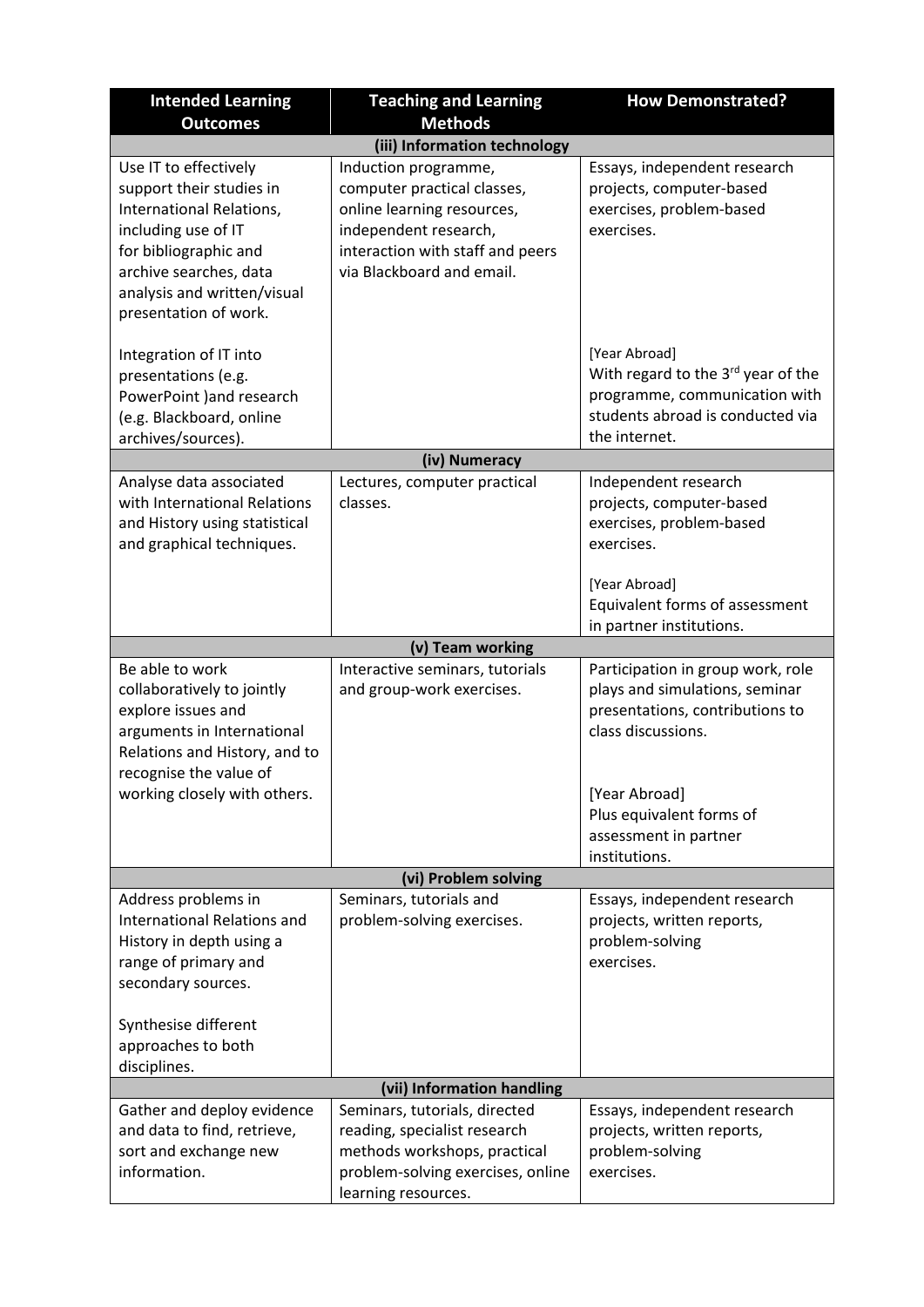| <b>Intended Learning</b>                                                                                                                                                                                                                                                                          | <b>Teaching and Learning</b>                                                                                                                                       | <b>How Demonstrated?</b>                           |
|---------------------------------------------------------------------------------------------------------------------------------------------------------------------------------------------------------------------------------------------------------------------------------------------------|--------------------------------------------------------------------------------------------------------------------------------------------------------------------|----------------------------------------------------|
| <b>Outcomes</b>                                                                                                                                                                                                                                                                                   | <b>Methods</b>                                                                                                                                                     |                                                    |
|                                                                                                                                                                                                                                                                                                   | (viii) Skills for lifelong learning                                                                                                                                |                                                    |
| Demonstrate intellectual<br>independence through the<br>setting of research tasks and<br>the solving of problems in<br><b>International Relations and</b><br>History.                                                                                                                             | All of the above particularly<br>independent research.                                                                                                             | All of the above particularly<br>the dissertation. |
| Reflect upon own learning<br>and achievements and plan<br>for personal, educational<br>and career development.                                                                                                                                                                                    | Tutorials, career development<br>programmes, resource-based<br>learning, personal development<br>planning programme and<br>individual consultations with<br>staff. | Portfolio, curriculum vitae.                       |
| [Year Abroad]<br>To demonstrate strategies<br>for self-monitoring and<br>continued maintenance and<br>development of skills in a<br>European language if the<br>student goes to a partner<br>university where the<br>teaching language is not<br>English. Adaptation to a<br>foreign environment. | Development of metalinguistic<br>awareness through language<br>classes, tasks designed to expand<br>a foreign language repertoire.                                 |                                                    |

## **10. Progression points:**

Senate Regulation 5: Regulations governing undergraduate programmes of study: <http://www2.le.ac.uk/offices/sas2/regulations/documents/2012-13/senatereg5-undergraduates.pdf>

In cases where a student has failed to meet a requirement to progress he or she will be required to withdraw from the course.

## **Application to Transfer from BA International Relations and History to BA International Relations and History with a Year Abroad**

Students are invited to apply at the end of their first year to transfer to the BA International Relations with a Year Abroad.

## **Progression from 2nd year to year abroad**

Students may progress to the year abroad with no more than 30 credits of failed modules in year 2. Good attendance and observation of academic obligations must continue to be maintained throughout year 2. Failure to do so may result in the opportunity to study abroad being withdrawn and the student being transferred to the BA International Relations (without year abroad) or withdrawn from the course entirely.

For the year abroad year students are required to complete the equivalent of 60 ECTS if studying at a European partner institution.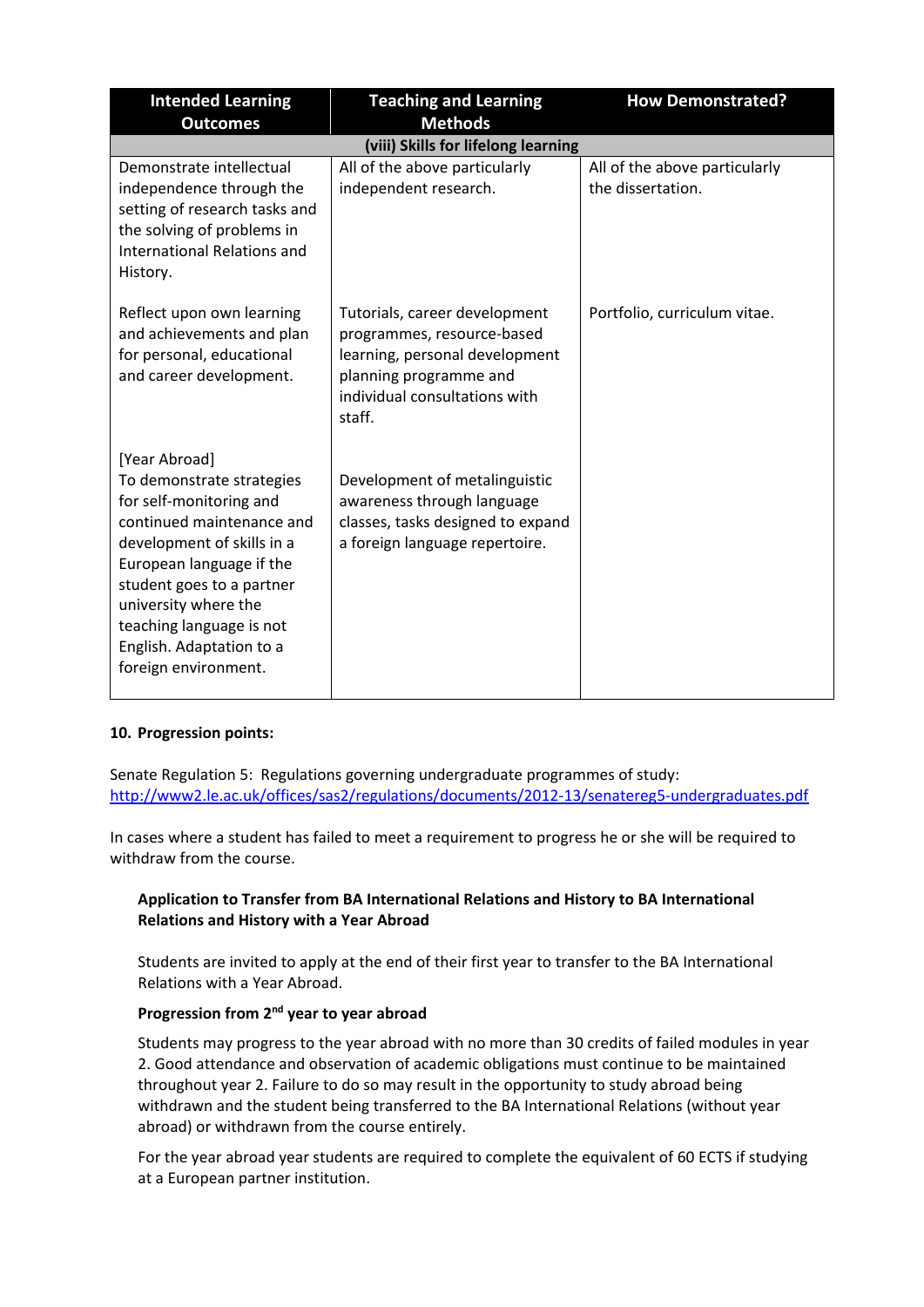For a student to progress to the final year of the BA with a Year Abroad programme the following will apply:

i) If the student is studying and being assessed in a foreign language he/she has to pass at least half of his/her second semester modules in the partner institution. This requirement emphasises that the year abroad is to be taken seriously as a period of study but is not so onerous as to negatively impact students on this programme. If a student has failed to pass half the credits in his/her second semester during the year abroad, including resit options as per the partner institution's rules, by the September Board of Examiners, the Board will consider whether the student should have to transfer on to the BA International Relations (without year abroad) for their final year, taking their overall attendance and observation of academic obligations into consideration.

ii) If the student is studying and being assessed in English he/she has to achieve an average of 50% for the whole year. If a student has failed to achieve an average of 50% for the year, including resit options as per the partner institution's rules, by the September Board of Examiners, the Board will consider whether the student should have to transfer on to the BA International Relations (without year abroad) for their final year, taking their overall attendance and observation of academic obligations into consideration.

iii) If the student is studying and being assessed in a combination of English and a Foreign Language the progression rules used will be based on the language used to teach the majority of modules. Therefore, if the majority of modules are taught in English the rules described in ii) above will apply, and if the majority of modules are taught in a Foreign Language the rules described in i) above will apply.

The year abroad will not contribute towards the overall classification, and will therefore be assessed on a pass or fail basis.

#### **11. Scheme of Assessment:**

The programme follows the standard scheme of award and classification set out in Senate Regulation 5.

#### **12. Special features:**

Students learning experience is enhanced by a strong commitment to developing synergy between its research and teaching activities. It is also enhanced by the close links between the research and teaching activities of members of staff in the School of History, Politics and International Relations.

#### **13. Indications of programme quality**

External Examiners' reports

#### **14. External Examiners:**

The details of the External Examiner(s) for this programme and the most recent External Examiners' reports can be found [here.](https://exampapers.le.ac.uk/xmlui/handle/123456789/227)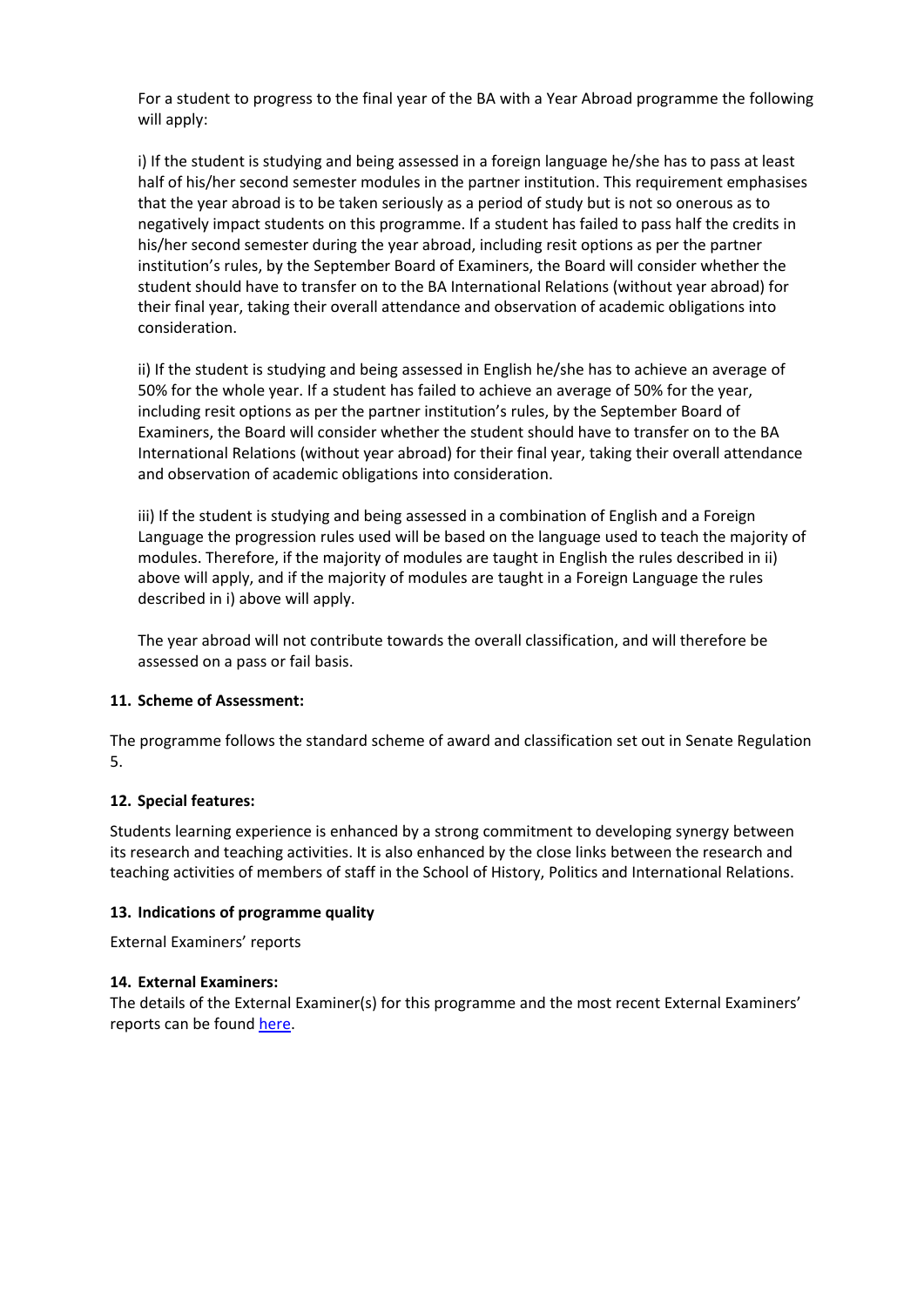|                            | Programme structure (programme regulations) for students starting in 2018-19         |                |    |
|----------------------------|--------------------------------------------------------------------------------------|----------------|----|
|                            | <b>BA INTERNATIONAL RELATIONS AND HISTORY</b>                                        |                |    |
| <b>FIRST YEAR MODULES</b>  |                                                                                      | <b>Credits</b> |    |
| <b>SEMESTER ONE</b>        |                                                                                      |                |    |
| <b>Core Modules</b>        |                                                                                      |                |    |
| HS1001                     | <b>BARBARISM AND CIVILISATION</b>                                                    |                | 15 |
| HS1002                     | THE SHOCK OF THE MODERN                                                              |                | 15 |
| PL1322                     | KEY CONCEPTS IN INTERNATIONAL RELATIONS                                              |                | 30 |
| <b>SEMESTER TWO</b>        |                                                                                      |                |    |
| <b>Core Module</b>         |                                                                                      |                |    |
| PL1016                     | ORDER AND DISORDER: INTERNATIONAL RELATIONS                                          |                |    |
|                            | FROM 1989 TO THE PRESENT                                                             |                | 15 |
|                            | One Optional Module in Politics and International Relations from:                    |                |    |
| PL1021                     | POWER IN THE WORLD ECONOMY                                                           |                | 15 |
| PL1012                     | <b>COMPARATIVE EUROPEAN POLITICS</b>                                                 |                | 15 |
|                            | Two Optional Modules in History from:                                                |                |    |
| HS1012                     | GLOBAL HISTORY: CONNECTIONS AND CULTURES IN A CHANGING WORLD,<br>1750 TO THE PRESENT |                | 15 |
| HS1013                     | <b>GREAT BRITAIN AND THE STATE WE'RE IN</b>                                          |                | 15 |
| HS1016                     | EUROPE 1861-1991: EMANCIPATION AND SUBJUGATION                                       |                | 15 |
| AM1004                     | <b>AMERICAN HISTORY SINCE 1877</b>                                                   |                | 15 |
| <b>SECOND YEAR MODULES</b> |                                                                                      |                |    |
|                            | ROUTE A: For students taking a final year Dissertation in History                    |                |    |
| <b>SEMESTER ONE</b>        |                                                                                      |                |    |
| <b>Core Module</b>         |                                                                                      |                |    |
| HS2401                     | PERCEIVING THE PAST                                                                  | 15             |    |

# **Three Optional Modules from:**

| (i) | <b>History Varieties:</b> |
|-----|---------------------------|
|-----|---------------------------|

| HS2232 | Religious History                   | (15) |
|--------|-------------------------------------|------|
| HS2236 | Histories of Violence               | (15) |
| HS2237 | All Bourgeois Now? Class in History | (15) |

| (ii) | <b>History approved Options</b> |
|------|---------------------------------|
|------|---------------------------------|

| AM2016 | Americas Plural                                           | (15) |
|--------|-----------------------------------------------------------|------|
| HS2302 | Blood, Position and Power: The Nobility of Later Medieval |      |
|        | England, 1066-1485                                        | (15) |
| HS2307 | Madness, Monarchy and Politics in Georgian Britain        | (15) |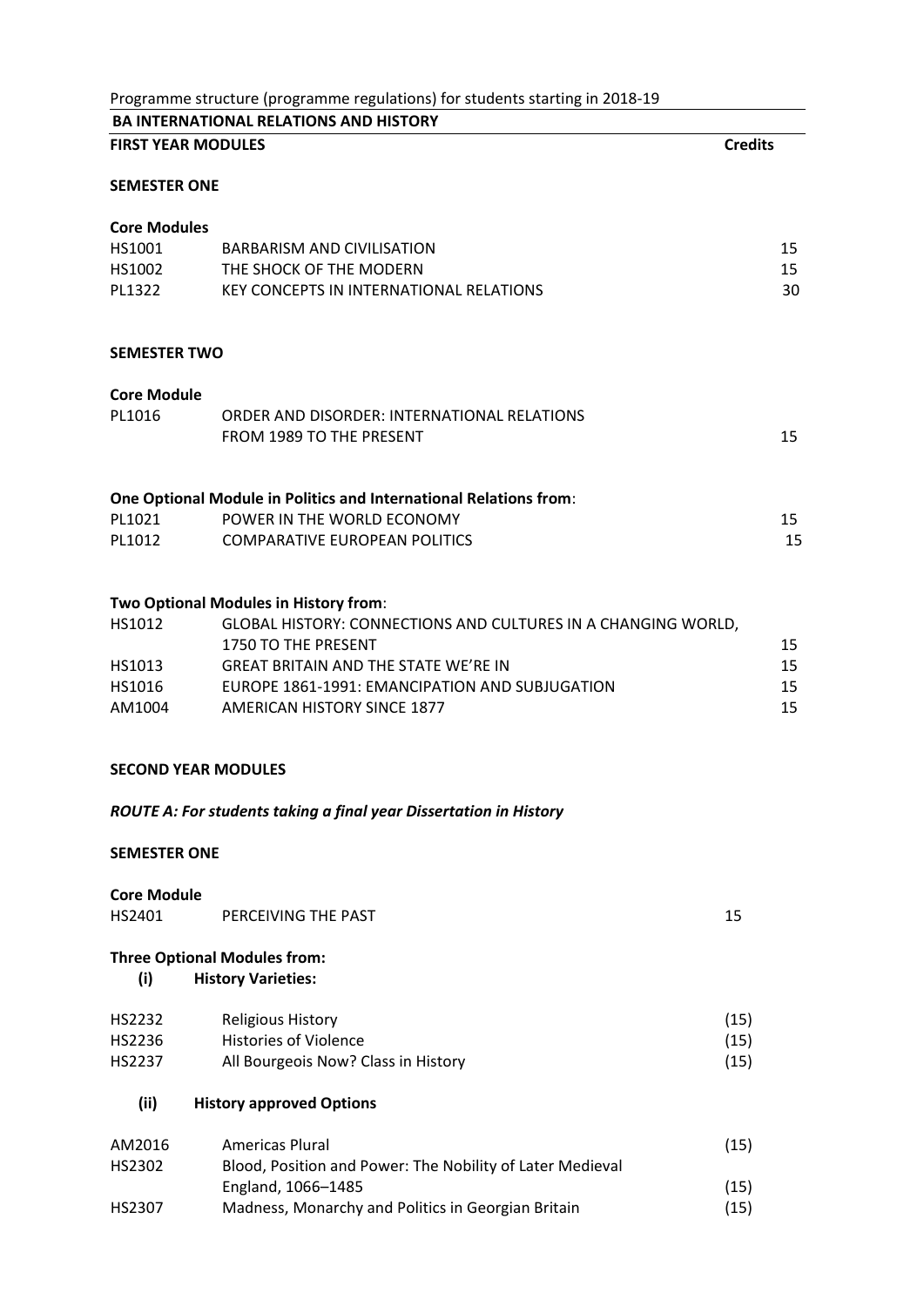| (iii)  | <b>Politics &amp; International Relations approved Options</b> |      |
|--------|----------------------------------------------------------------|------|
| HS2362 | Living with Dictatorship: European Societies 1918-41           | (15) |
| HS2353 | Enter the Dragon: Modern Chinese History, 1839–1989            | (15) |
| HS2331 | Modern Ireland, 1939-1975                                      | (15) |

| PL2015 | INTERNATIONAL THEORY                         | 15 |
|--------|----------------------------------------------|----|
| PL2019 | THE MAKING OF CONTEMPORARY US FOREIGN POLICY | 15 |
| PL2021 | SEX AND GENDER IN GLOBAL POLITICS            | 15 |
| PL2029 | POLITICS OF THE GLOBAL SOUTH                 | 15 |

#### **SEMESTER TWO**

#### **Core Module**

| <b>HS2500</b> | BECOMING THE HISTORICAL RESEARCHER |
|---------------|------------------------------------|
|---------------|------------------------------------|

#### **Two Optional Modules from**:

## **(i) History Varieties**

| HS2234 | Race and Ethnicity   | (15) |
|--------|----------------------|------|
| HS2238 | <b>Global Cities</b> | (15) |

#### **(ii) History approved Options**

| HS2027 | The Latin World: Ancient, Medieval and Modern                            | (15) |
|--------|--------------------------------------------------------------------------|------|
| HS2311 | Domestic Revolutions: Women, Men and the Family in American History (15) |      |
| HS2314 | Imperialism and Decolonisation                                           | (15) |
| HS2329 | World Connected: Welfare, Economy and Government since 1945              | (15) |
| HS2349 | Stormtroopers, Arrow Cross and Iron Guard                                | (15) |
| HS2359 | From Beer to Fraternity: Alcohol, Society and Culture in North America   | (15) |
| HS2360 | History in the Classroom                                                 | (15) |
| HS2367 | Holy Wars in Sacred Lands: Conflict and Coexistence during               |      |
|        | the Crusades                                                             | (15) |
| HS2802 | <b>Heritage Field Project</b>                                            | (15) |
| HS2231 | <b>Gender History</b>                                                    | (15) |
|        |                                                                          |      |

#### **(iii) Politics & International Relations approved options**

| PL2016  | EUROPEAN UNION POLITICS        | 15  |
|---------|--------------------------------|-----|
| PL2018  | INTERNATIONAL SECURITY STUDIES | 15  |
| PI 2022 | <b>FOREIGN POLICY ANALYSIS</b> | 15. |
| PL2028  | LATIN AMERICAN POLITICS        | 15  |

Note: Over the Second Year as a whole, students must take 60 credits in History and 60 credits in Politics & International Relations.

#### *ROUTE B: For students taking a final year Dissertation in Politics & International Relations*

#### **SEMESTER ONE**

**Core Module**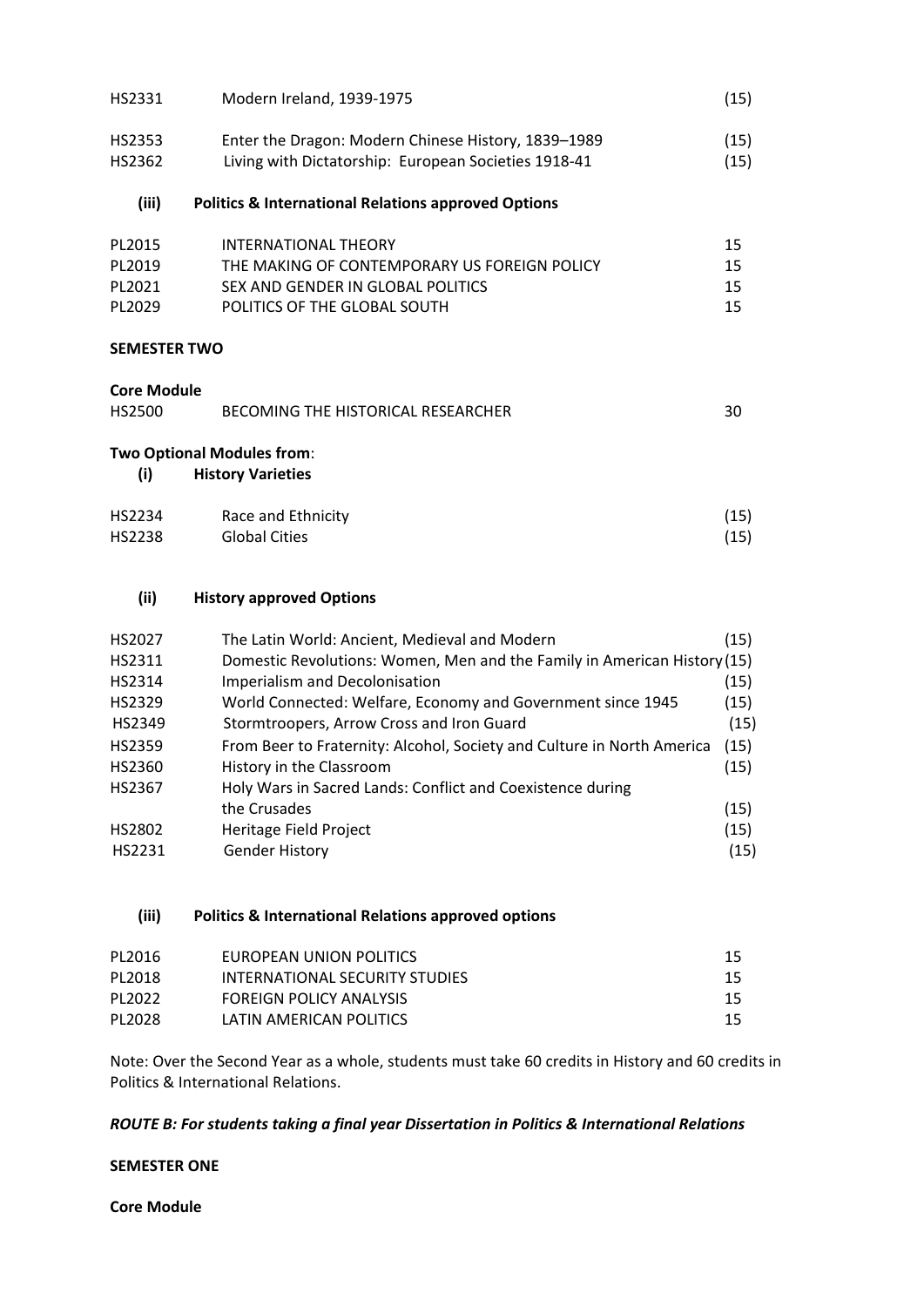#### HS2401 PERCEIVING THE PAST 15 PL2094 POLITICAL ANALYSIS 1: UNDERSTANDING POLITICAL SCIENCE RESEARCH 15

#### **Two Optional Modules from**:

- (i) History Varieties
- (ii) History approved Options
- (iii) Politics & International Relations approved Options, from:

*See Route A (above) for Approved Varieties and Options*

#### **SEMESTER TWO**

#### **Core Module**

PL2095 POLITICAL ANALYSIS 2: PREPARING FOR YOUR DISSERTATION 15

## **Three Optional Modules from**:

- (i) History Varieties
- (ii) History approved Options
- (iii) Politics & International Relations approved Options, from:

*See Route A (above) for Approved Varieties and Options*

#### Notes:

- 1. Over the Second Year as a whole, students must take 60 credits in History and 60 credits in Politics & International Relations
- 2. Students taking their final year Dissertation in Politics and International Relations must take at least one History Varieties module in the Second Year

#### **FINAL YEAR MODULES**

#### *ROUTE A: For students taking a final year Dissertation in History*

#### **SEMESTER 1**

#### **Core Year Long Module**

HS3510 HISTORY DISSERTATION 45 Note: For the purposes of this joint degree the dissertation credits are notionally split so that students take 15 credits in semester one and 30 credits in semester two.

#### **SEMESTER 1**

#### **45 credits in approved optional modules (see below)**:

- (i) History approved Options
- (ii) Politics & International Relations approved Options

#### **SEMESTER 2**

#### **30 credits in approved optional modules (see below)**:

- (i) History approved Options
- (ii) Politics & International Relations approved Options

**Note:** The credit balance across subjects can be 45/75 or 60/60 in the final year. Students must take at least 60 credits in the discipline of their dissertation, and no more than 75 credits in that discipline.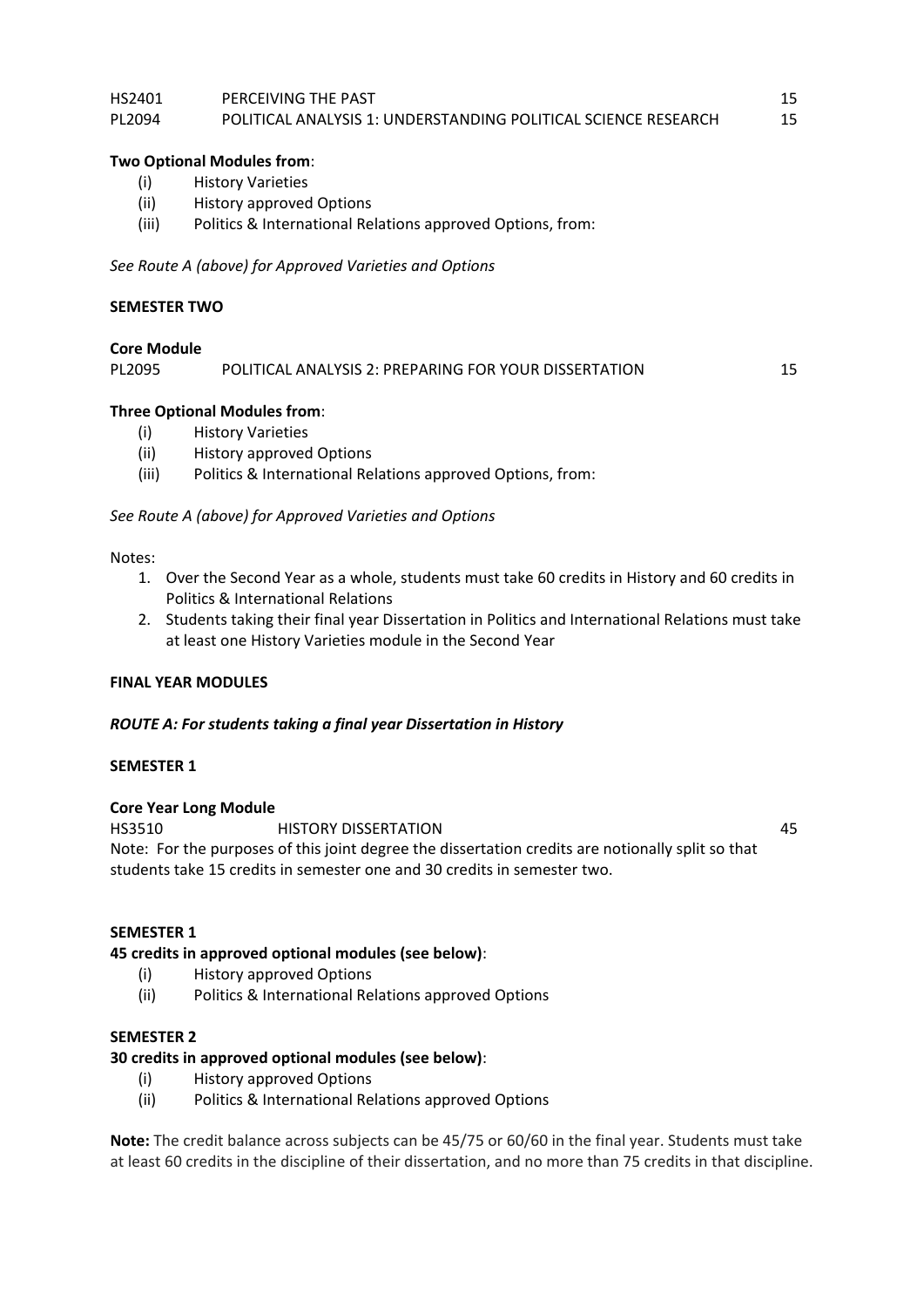| <b>SEMESTER 1</b><br><b>Core Module</b> |                                                     |    |
|-----------------------------------------|-----------------------------------------------------|----|
| PL3094                                  | Dissertation 1                                      | 15 |
|                                         | <b>EITHER 45 credits in Optional Modules from:</b>  |    |
| (i)                                     | <b>History approved Options</b>                     |    |
| (ii)                                    | Politics & International Relations approved Options |    |
|                                         | OR One History Special Subject*                     | 15 |
|                                         | and 30 credits in Optional Modules from:            |    |
| (i)                                     | <b>History approved Options</b>                     | 15 |
| (ii)                                    | Politics & International Relations approved Options | 15 |
| <b>SEMESTER 2</b>                       |                                                     |    |
| <b>Core Module</b>                      |                                                     |    |
| PL3095                                  | Dissertation 2                                      | 30 |
|                                         | <b>EITHER 30 credits in Optional Modules from:</b>  | 30 |
| (i)                                     | <b>History approved Options</b>                     |    |
| (ii)                                    | Politics & International Relations approved Options |    |
|                                         | <b>OR History Special Subject*</b><br>30            |    |

\* The History Special Subject is a 45 credit year-long module. For the purpose of allocating credits across the two semesters, there are a notional 15 credits in semester one and 30 credits in semester two.

**Note:** The credit balance across subjects can be 45/75 or 60/60 in the final year. Students must take at least 60 credits in the discipline of their dissertation, and no more than 75 credits in that discipline.

#### **HISTORY SPECIAL SUBJECTS**

| <b>HS3768</b> | The British Antislavery Movement, 1787-1833                                                         | (45) |
|---------------|-----------------------------------------------------------------------------------------------------|------|
| HS3769        | The Holocaust: Genocide in Europe                                                                   | (45) |
| HS3771        | After Hitler: Society, Culture and The Politics of The Nazi Past in The Two<br>Germanies, 1945-1990 | (45) |
| HS3772        | The Age of Bede and Alcuin: Anglo-Saxon Northumbria and Mercia in the<br>7th and 8th Centuries      | (45) |
| <b>HS3773</b> | Beauty, Sex & Science: Whose Body is it Anyway c.1550-2015?                                         | (45) |
| HS3776        | How Soon is Now? A Social History of Urban England, 1945-1985                                       | (45) |
| <b>HS3777</b> | The Presidency of Franklin D. Roosevelt                                                             | (45) |
| HS3778        | Church, State and Belief in Soviet Russia, 1941-1991                                                | (45) |

#### **HISTORY FINAL YEAR OPTIONS**

#### **Semester One**

| HS3634        | The USA and the Vietnam War                                             | (15) |
|---------------|-------------------------------------------------------------------------|------|
| HS3646        | Fourteenth Century Crisis in England? Politics and Society 1297-1413    | (15) |
| HS3662        | Crime and Punishment in African-American History                        | (15) |
| <b>HS3678</b> | Food, Diet and Health in Early Modern Europe                            | (15) |
| HS3689        | When Two Dragons Fight: China and Japan at War in the Twentieth Century | (15) |
| HS3694        | Diasporas and Migrations in the Modern World                            | (15) |
| <b>HS3808</b> | Gender, Crime and Deviance in Eighteenth-Century Britain                | (15) |